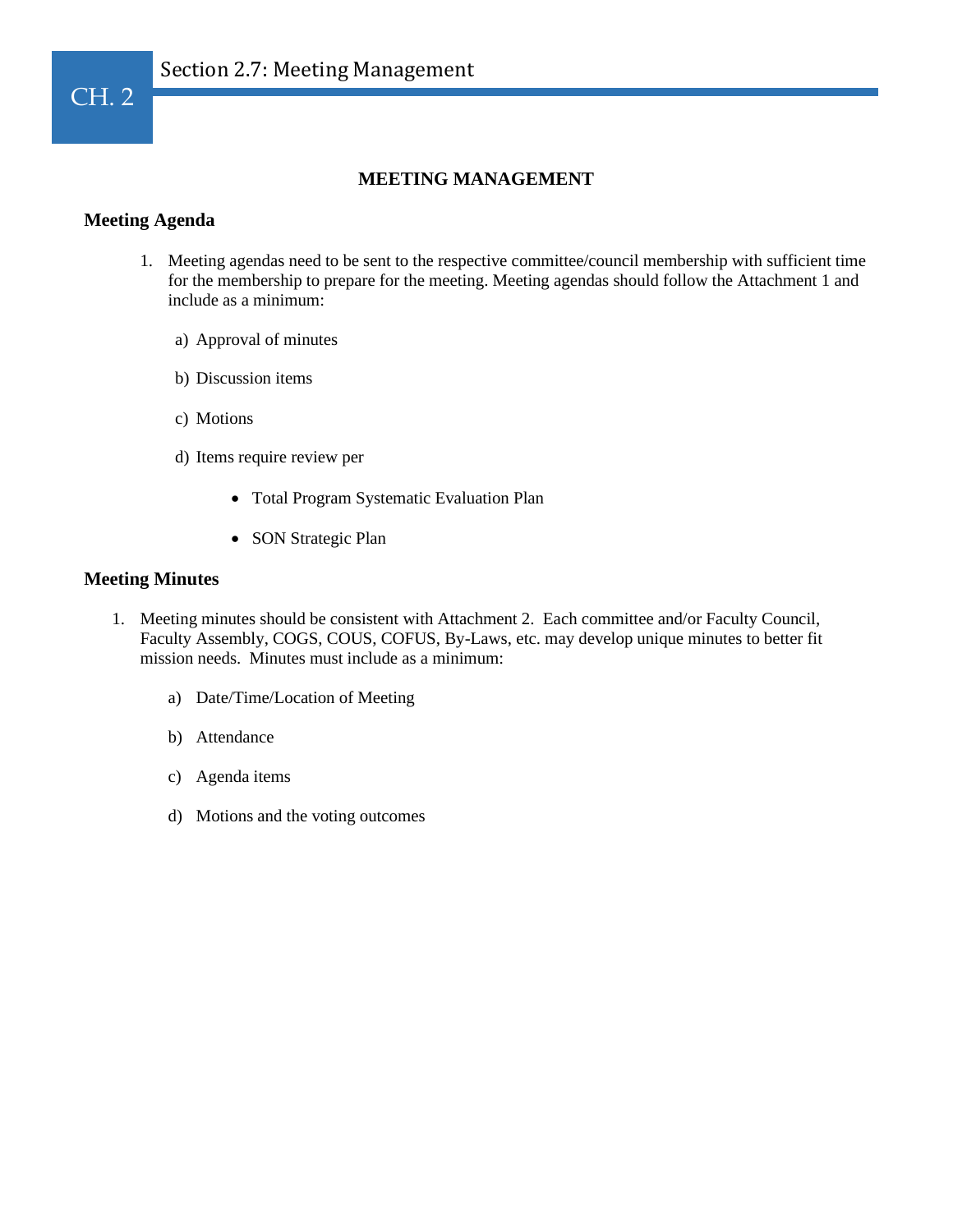Attachment 1: Agenda Template

# THE UNIVERSITY OF TEXAS HEALTH SCIENCE CENTER AT SAN ANTONIO SCHOOL OF NURSING **COMMITTEE ON UNDERGRADUATE STUDIES (COUS) SEMESTER WITH YEAR, Agenda DATE Time and location with room number**

| <b>Time</b> | <b>Presenter</b> | <b>Agenda Item</b>         | <b>Action</b> |
|-------------|------------------|----------------------------|---------------|
|             |                  |                            |               |
|             |                  |                            |               |
|             |                  | <b>STANDING REPORTS</b>    |               |
|             |                  |                            |               |
|             |                  |                            |               |
|             |                  |                            |               |
|             |                  | <b>UNFINISHED BUSINESS</b> |               |
|             |                  |                            |               |
|             |                  |                            |               |
|             |                  | <b>NEW BUSINESS</b>        |               |
|             |                  |                            |               |
|             |                  |                            |               |
|             |                  |                            |               |
|             |                  |                            |               |
|             |                  |                            |               |
|             |                  | <b>ANNOUCEMENTS</b>        |               |
| $---$       |                  |                            |               |
|             |                  | <b>ADJOURN</b>             |               |
|             |                  |                            |               |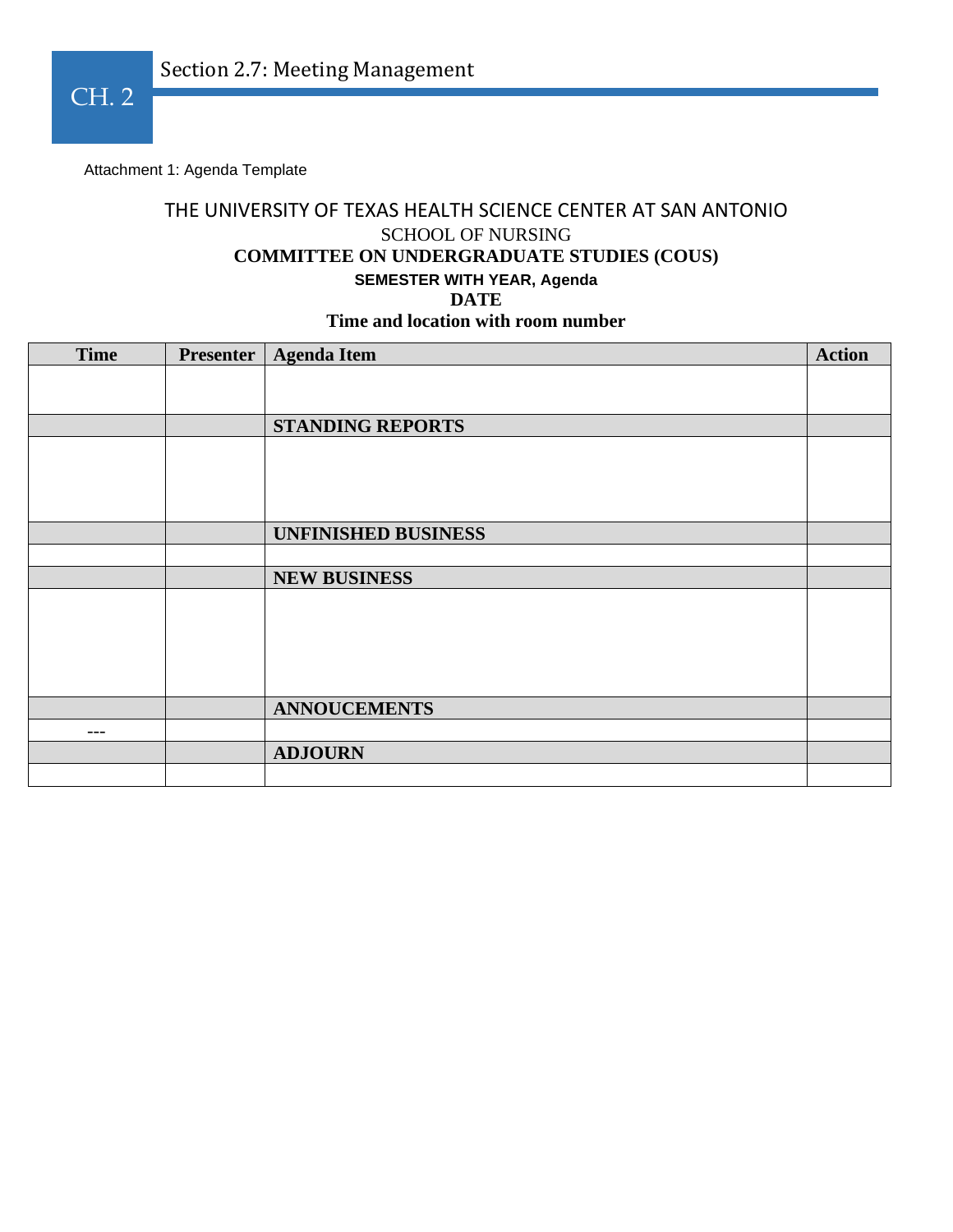Attachment 2: Minutes Template

# THE UNIVERSITY OF TEXAS HEALTH SCIENCE CENTER AT SAN ANTONIO SCHOOL OF NURSING **FULL COMMITTEE NAME (INITIALS) SEMESTER (COMMITTEE NAME) MINUTES**

| Date/Time/Room:      |                                         | Location:  |             |          |  |
|----------------------|-----------------------------------------|------------|-------------|----------|--|
| <b>Attendees:</b>    |                                         |            |             |          |  |
| Agenda Items         | Discussion/reports/updates              | Decision/s | Person/s    | Date Due |  |
|                      |                                         |            | Responsible |          |  |
| Meeting              | Committee Name Minutes Approved on      |            |             |          |  |
| Minutes, (Date)      | Date                                    |            |             |          |  |
| <b>Agenda Topics</b> |                                         |            |             |          |  |
|                      |                                         |            |             |          |  |
|                      |                                         |            |             |          |  |
|                      |                                         |            |             |          |  |
|                      |                                         |            |             |          |  |
|                      |                                         |            |             |          |  |
|                      |                                         |            |             |          |  |
|                      |                                         |            |             |          |  |
|                      |                                         |            |             |          |  |
|                      |                                         |            |             |          |  |
|                      |                                         |            |             |          |  |
|                      |                                         |            |             |          |  |
|                      |                                         |            |             |          |  |
|                      |                                         |            |             |          |  |
| Adjournment          | Meeting adjourned at Time<br>$\bullet$  |            |             |          |  |
|                      | For the upcoming year, The<br>$\bullet$ |            |             |          |  |
|                      | Committee Name Meetings are:            |            |             |          |  |
|                      |                                         |            |             |          |  |
|                      |                                         |            |             |          |  |

Recorder: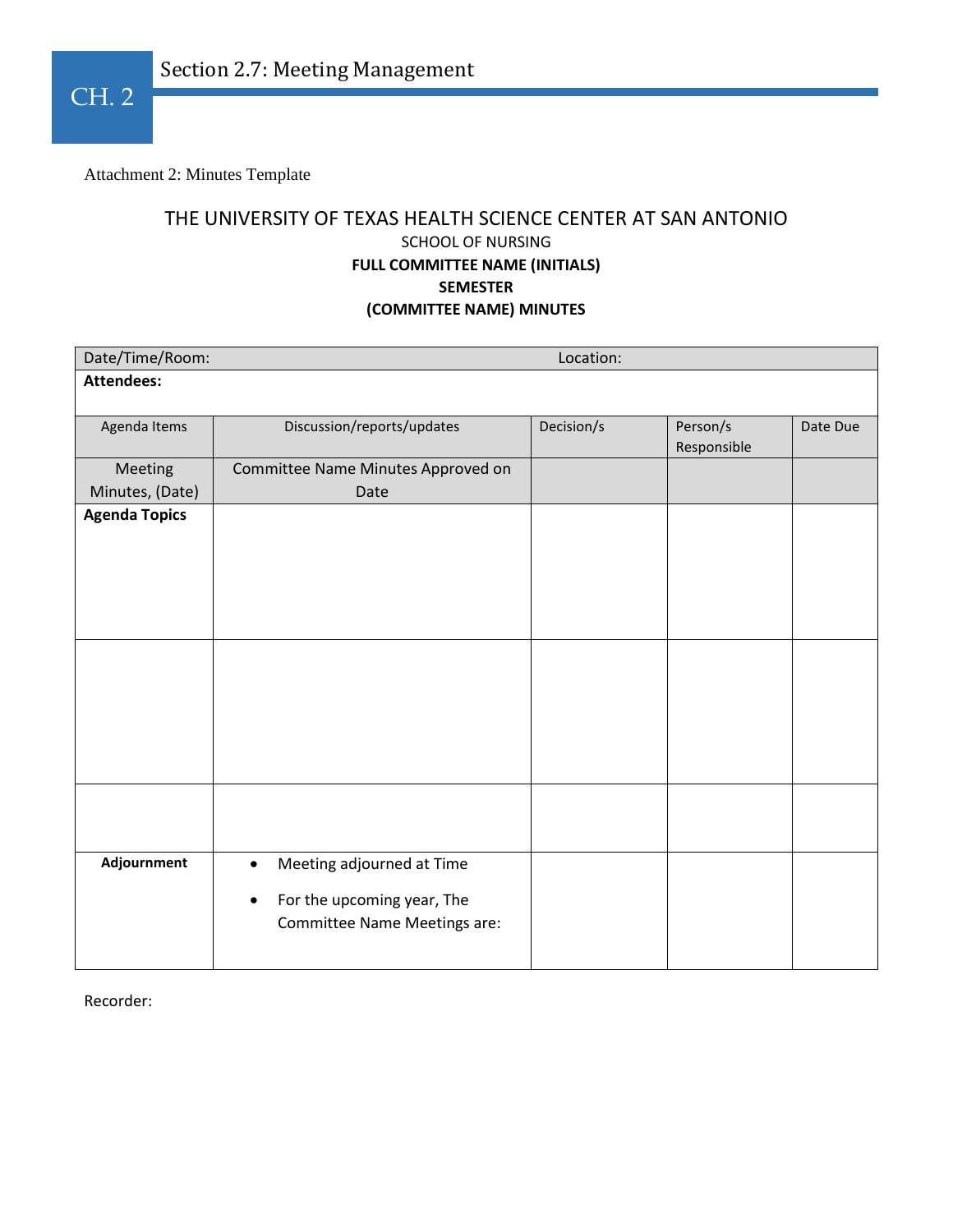#### **Meeting Minutes Continued**

- 2. Each Committee Chair is responsible for ensuring meeting minutes are posted on SharePoint within three days of approval.
- 3. Upon approval of the minutes the Committee Chairs or the designated administrative support staff will combine the meeting minutes with approval signature, any handouts, attachments, presentations or other notes and will scan as a single PDF.
- 4. The PDF file will be named in the following manner: (Committee) Meeting Minutes (Month) (Year) Examples: Faculty Council Meeting Minutes Jun 2020 Faculty Assembly Meeting Minutes Jul 2020
- 5. The file will be uploaded onto SharePoint in the respective committee folder.
- 6. Hard copy records will not be maintained Records will be electronically retained on SharePoint in accordance with the record retention policy.
- 7. Support for standing committees will be as follows:
	- a) Faculty Assembly Staff support is provided by the Office of Faculty Excellence (OFE)
	- b) Faculty Council Staff support is provided by Office of the Dean's
	- c) Committee on Undergraduate Studies (COUS) Staff support is provided by Office of Academic Affairs (OAA)
	- d) Committee on Graduate Studies (COGS) Staff support is provided by Office of the Academic Affairs (OAA)
	- e) Committee on Faculty and Student Matters (CFSM) Staff support is provided by the Office of Admissions and Student Affairs (OASS)
	- f) Committee on Scholarship- Staff support is provided by the Office of Nursing Research (ONRS)
	- g) Committee of Simulation Innovation (COMSI) Staff support is provided by the Office of Academic Affairs (OAA)
	- h) Special Committees:
		- Search Committee member records minutes, staff support provided by Office of Faculty Excellence (OFE)
		- Nominating Staff support is provided by the Office of Faculty Excellence (OFE)
		- Bylaws Staff support is provided by the Office Faculty Excellence (OFE).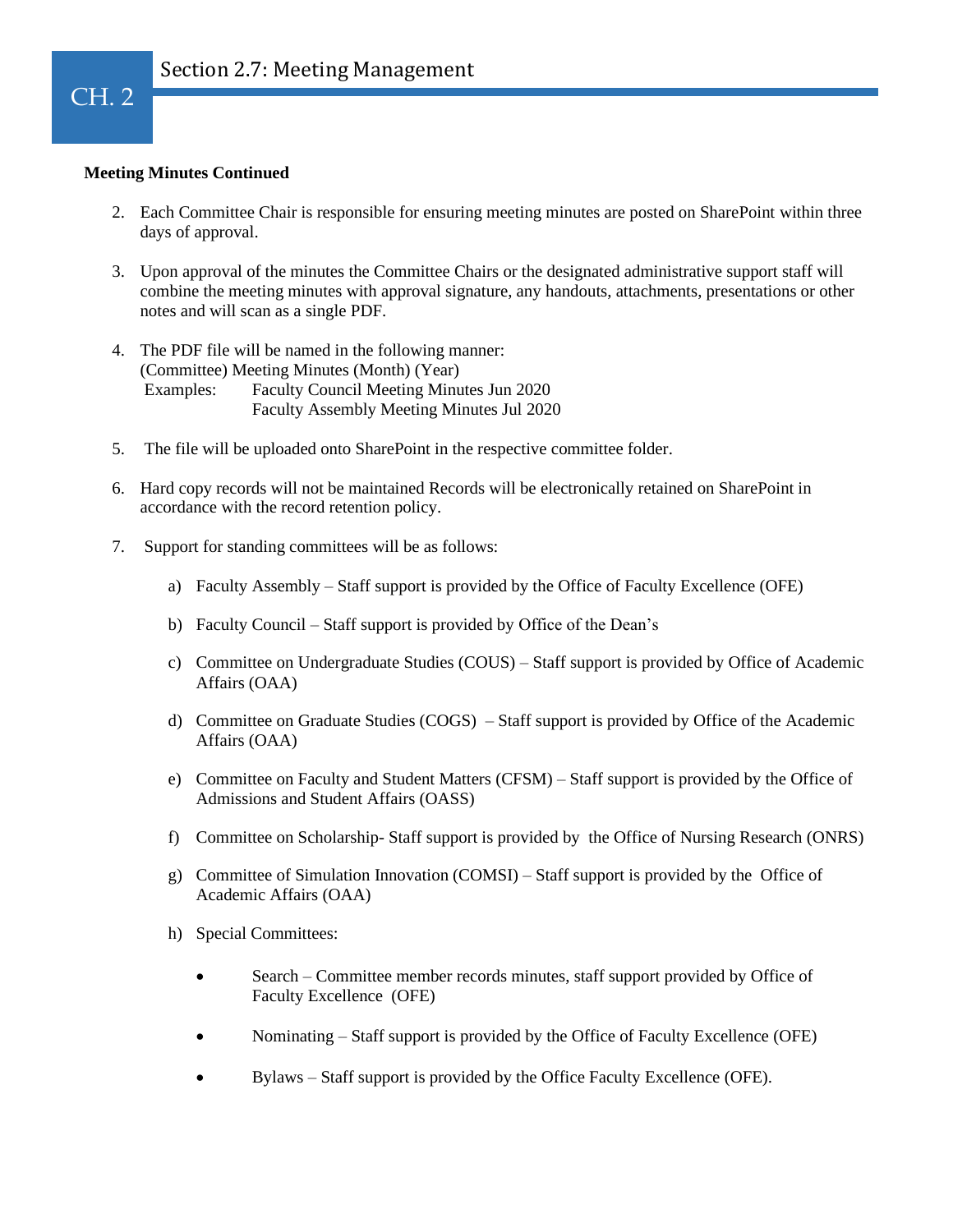- i) Faculty Practice Plan
	- Executive Committee Staff support is provided by UT Nursing
	- Budget and Finance Committee Staff support is provided by UT Nursing
	- Professional Affairs Committee Staff support is provided by UT Nursing
	- Audit Committee – Staff support is provided by HSC

#### **Committee Chair Responsibilities**

- 1. Post agenda prior to meeting
- 2. Ensure distribution of the minutes to faculty and staff (except for the minutes of the Promotion and Tenure Advisory Committee)
- 3. Initiate and conduct the meetings
- 4. Ensure progress of committees' work
	- a) Strategic Plan
- 5. Total Program Systematic Evaluation Plan Conduct meetings according to Robert's Rules of Order
- 6. Write an annual report
- 7. Write an evaluation of members' participation in committee work for their annual report.

#### **Motions**

Motions for curriculum changes, policy changes, etc. are brought for final approval to Faculty Assembly. Motion are not generally required to start in one of the standing committees. Motion brought for a vote must have the signature routing log (See Attachment 3 at the end of this section).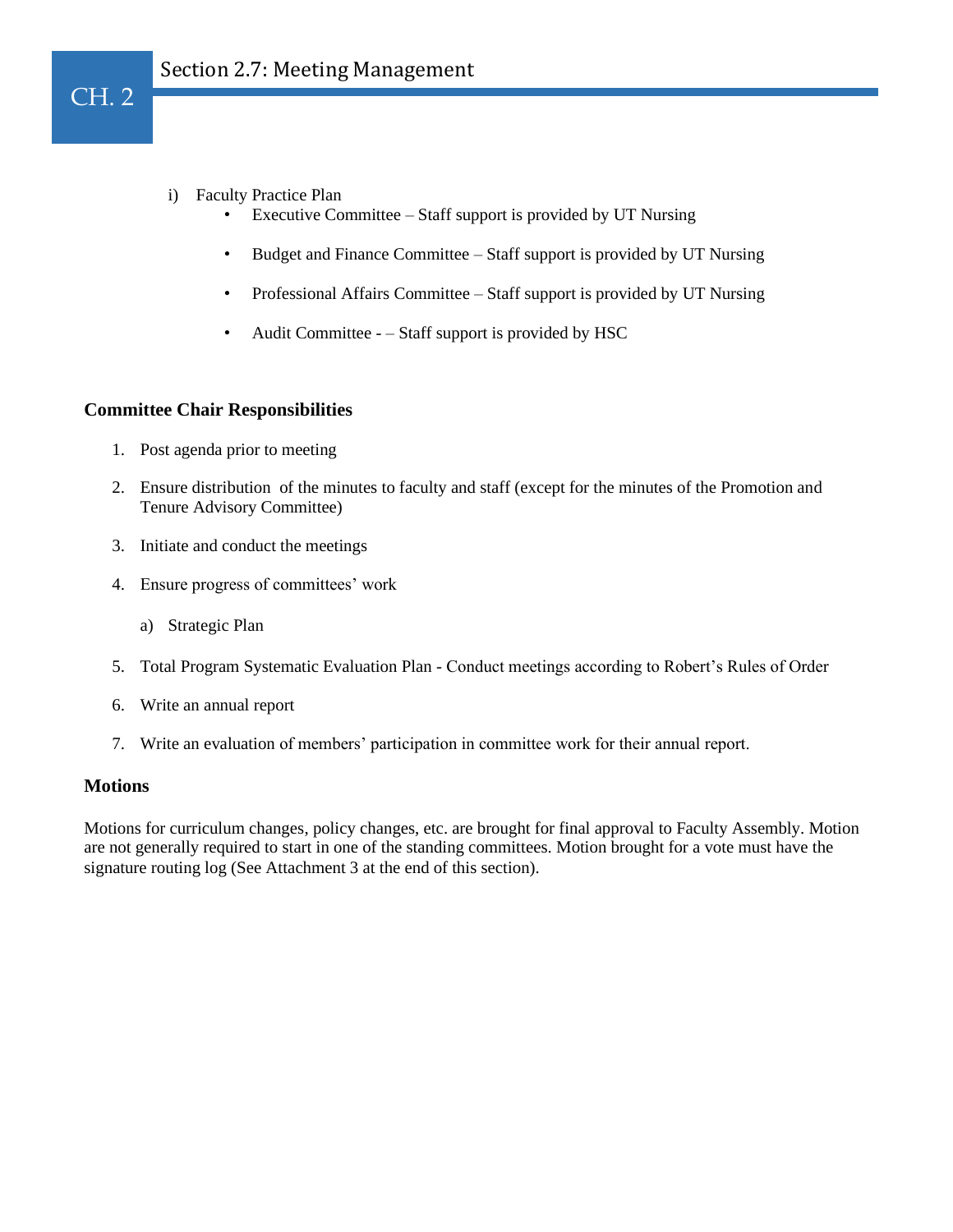#### 1 CH. 2

Motion Processing is a continuous upward flow to Faculty Assembly. Each committee is responsible for their respective motions from inception to final approval and implementation.

> **Motion start** within Committees i.e. COU,COGS, COFSM, etc.

Once a motion is approved in the committee it is forwarded as a single. PDF to he Dean's Office for inclusion on the **Faculty Council agenda.** It is the committee's responsibility to ensure all levels of coordination are complete before bringing the motion to Faculty Council.

At faculty Counci the motion will be voted on after discussion. Any changes to the motion are the committees responsibility. Once the motion is passed at **Faculty Council, the** responsible committee chair will make/update any changes and forward tthe corrected motion to the dean's office with 48 hours of **Faculty Council for** placement of the **Faculty Assembly** agenda.

The motion is forwarded to Faculty **Assembly. The** committee from which themotion was originated is responsible to present the motion at Faculty Assembly. It is the committée chair's responsibility to ensure the appropriate offices and agencies are notified of the results of Faculty Assembly. For example the Office of Academic Affairs (OAA) for curriculum changes.

**Updated December 2020**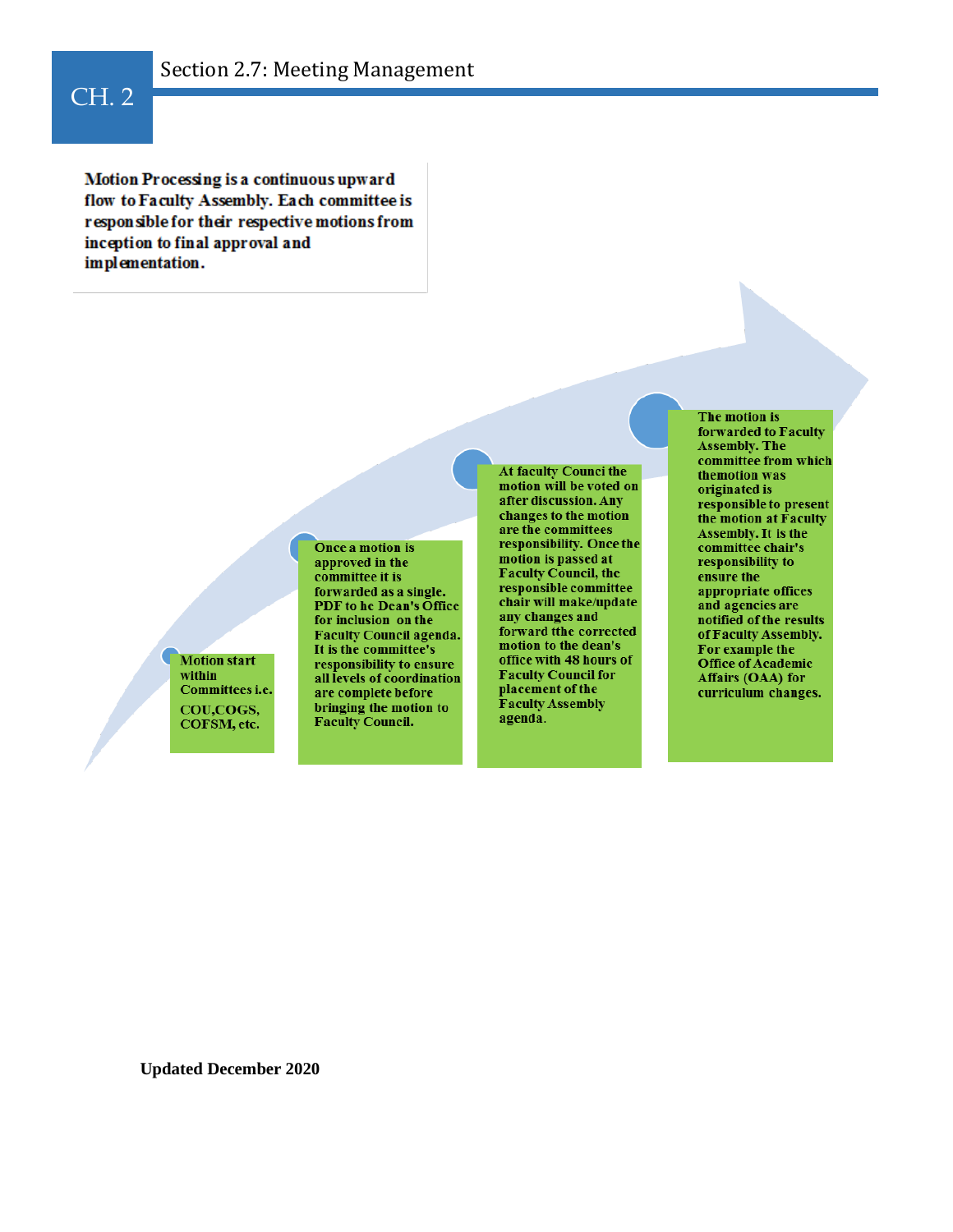

Attachment 3: Motion Approval Log

### MOTION APPROVAL ROUTING LOG

General Information

Proposal Type: Course □ Program □ Assessment Report □ Other □

Proposal Name:

Proposal Contact Person:

### INSTRUCTIONS:

Identify the groups or individuals reviewing the proposal; note the date of approval; offer a contact person for each entry; and obtain signature of person authorized to report approval. **Internal College Approvals**:

| Committees                      | Date Approved | Signature | Approval of Revisio |
|---------------------------------|---------------|-----------|---------------------|
| 1. Staff Assembly               |               |           |                     |
| 2. Committee on Simulation      |               |           |                     |
| Innovation (ComSI)              |               |           |                     |
| 3. Undergraduate Council (COUS) |               |           |                     |
| 4. Faculty and Student Matters  |               |           |                     |
| (COFSM)                         |               |           |                     |
| 5. Graduate Council (COGS)      |               |           |                     |
| 6. Scholarship                  |               |           |                     |
| 7. Nominating                   |               |           |                     |
| 8. By-Laws                      |               |           |                     |
| 9. Promotion and Tenure         |               |           |                     |
| 10. Faculty Council             |               |           |                     |
| 11. Faculty Assembly            |               |           |                     |
| 12. Implementation              |               |           |                     |
| Comments:                       |               |           |                     |
|                                 |               |           |                     |
|                                 |               |           |                     |
|                                 |               |           |                     |
|                                 |               |           |                     |
|                                 |               |           |                     |
|                                 |               |           |                     |